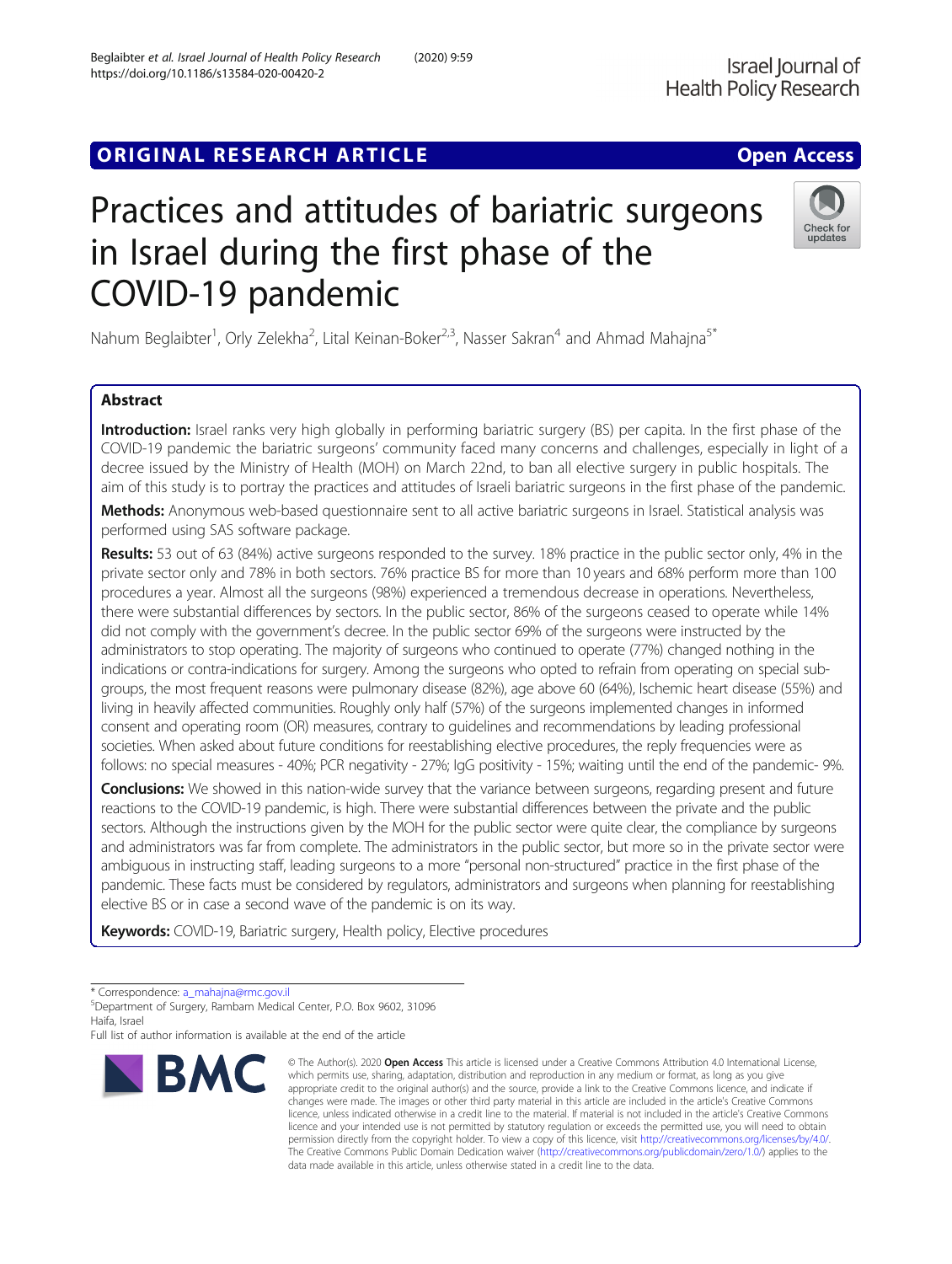# Introduction

Israel is an economically developed country, small in size (22,145km<sup>2</sup>) and densely populated (approximately 9 million residents). The prevalence of obesity (body mass index,  $BMI \geq 30 \text{ kg/m}^2$ ) in 2014–2016 in Israel was around 22% in adults aged 18–64y [\[1\]](#page-6-0) and 30% in elderly (65 + y old) [[2\]](#page-6-0), while that of morbid obesity (BMI  $\geq$  40  $\text{kg/m}^2)$  was, respectively, 1 and 2%. A total of 7500 bariatric procedures were performed in Israel during 2019. According to the International Federation for the Surgery of Obesity and Metabolic Disorders (IFSO) registry, Israel's rate of bariatric surgeries is high, and was 835 per million in 2018 and 824 per million in 2019 [[3,](#page-6-0) [4\]](#page-6-0).

The COVID-19 pandemic interrupted bariatric surgery (BS) in Israel. The first cases of COVID-19 were identified by the end of February 2020. At that time, emergency regulations banned flights to and from China, and required all returning travelers from China and other Asian countries to be in home isolation for 14 days. By the beginning of March 2020 this regulation further extended to European countries and on March 12th, returning from every destination abroad required home isolation. This date also marked the application of escalating social distancing measures, such as closure of kindergartens/schools/universities, restriction of public gatherings, dramatic limitation of public transportation, closure of restaurants, shops and malls, shutting down non-essential workplaces, and banning any unnecessary outing. The number of newly diagnosed COVID-19 patients increased exponentially during the first three weeks in March; on March 19th, 244 new cases were diagnosed representing a 56% daily increase, bringing the total number of cases to 677, with 12 ventilated patients. The first victim of COVID-19 in Israel died on March 20th. The highest number of daily diagnosed cases occurred on April 2nd ( $n = 765$ ; 6857 COVID-19 cases in total; 12.6% daily increase; 87 ventilated patients). By April 16th the number of ventilated patients reached a peak of 137 (with 12,758 cases in total, of them 257 newly diagnosed, representing a daily increase of 2.1%).

In the face of uncertainty and lack of information, decisions by surgeons, administrators and regulators were taken based on assumptions, trajectories, and clinical concerns.

With respect to elective BS during the pandemic, concerns focused mainly on three issues. The first was the fear of putting strain on limited resources like intensive care units (ICU) beds and medical personnel by performing elective procedures. The second was the fear of contaminating medical staff by patients. The third, and most worrying, was the increased risk of complications and death in morbidly obese patients undergoing surgery. Information from previous outbreaks of Influenza A (H1N1) and B showed clearly the negative impact of obesity on the contagion and the severity of the clinical course of such infections [[5](#page-6-0), [6](#page-6-0)]. Unfortunately, the data showing that obesity is an important risk factor for contagion and severity of clinical manifestations of COVID-19 [\[7](#page-6-0)–[9\]](#page-6-0) as well was not known yet at that time. Nevertheless, theoretical concerns specific to the morbidly obese population included:

- a. High prevalence of respiratory disorders (Restrictive Lung Disease, COPD, Sleep apnea, Asthma etc), turning morbidly obese patients more susceptible to pneumonitis and respiratory failure.
- b. High prevalence of Diabetes Hypertension and Ischemic Heart Disease, turning morbidly obese patients more susceptible to cardiovascular complications.
- c. General state of "inflammation", turning morbidly obese patients more susceptible to ARDS and multi-organ failure.

Indeed, some members of our surgical community expressed concerns regarding BS at the very beginning of the pandemic. The then gut feeling was, that the morbidly obese population is more vulnerable perioperatively than the non-obese population hence the price of performing elective BS during the pandemic may outweigh the advantages of the procedure. On March 22nd, 2020, peak pandemic in Israel, a governmental decree banned all elective surgery (including bariatric procedures) in the public sector. No enforcement of the decree was in effect, and the Ministry of Health did not restrict elective activity of any kind in the private sector.

On April 19th, release of some social distancing and partial return to routine has started. The ban on performing elective procedures, including BS, was released on April 26th, 2020. By mid-May, Israel seems to overcome this pandemic phase, with around 16,500 COVID-19 patients in total, a mortality rate of 1.66%, and a very low increase in patients' numbers (20 and lower daily; 0–0.2% daily increase).

The aim of this survey is to compare the practices and attitudes of bariatric surgeons in the public and the private sectors during the first phase of the pandemic in light of conflicting guidelines. Such knowledge portrays the "real world" picture and may be useful in planning future steps in preparing for a second wave of COVID-19 or future pandemics as well as concerning full return to elective surgery.

# Methods

This is a cross-sectional survey, carried out between April 22nd and May 15th 2020, by means of an anonymous, web-based questionnaire. All active bariatric surgeons in Israel  $(N = 63)$  received an email, which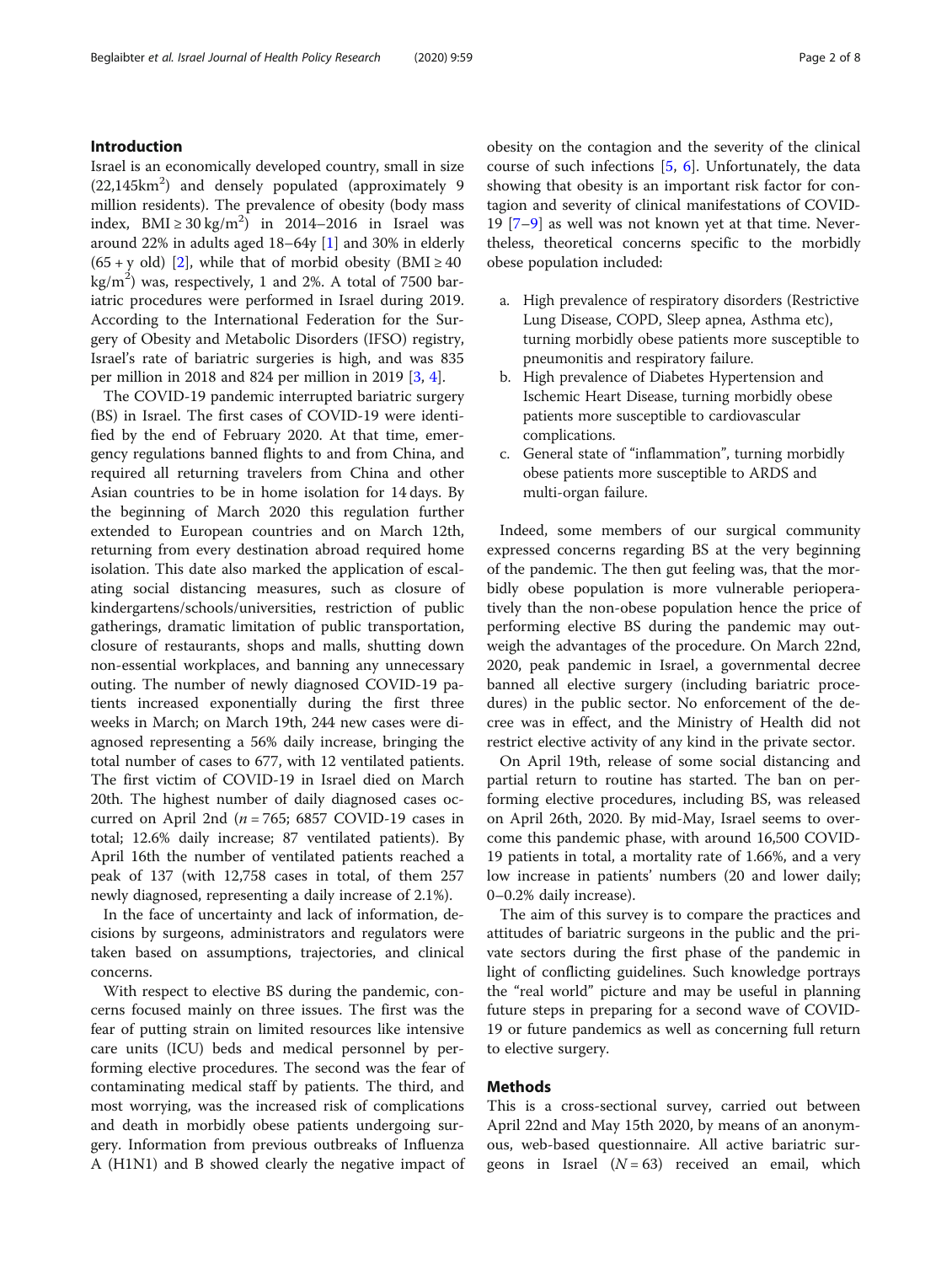explained the study aim, and contained a link to the study questionnaire. Participants filled out the short form (around 5 min) online anonymously. The information gathered referred to bariatric surgery practice by sector (public, private) following the governmental decree dated March 22nd 2020, as well as contraindications for bariatric procedures and use of protective equipment.

Descriptive data analysis used distributions and percentages. Correlations between certain characteristics were also studied. In order to compare practices between sectors we have created a public and a private sector groups. Both included the 38 surgeons that were employed in both sectors; the public sector group additionally included 9 surgeons that were employed solely there  $(n = 47)$ , and the private sector group additionally included 6 surgeons employed solely there. Since one surgeon working for both sectors replied only on questions referring to the public sector, this person was not included in the private sector group ( $n = 43$ ). Comparisons used chi-square tests. All statistical analysis was performed using SAS software package.

The survey was self-administered through the web, therefore no IRB approval was needed.

# Results

In total, all 63 bariatric surgeons were approached, and 53 of them filled out the questionnaire (84% response rate).

Most responders (46, 87%) were males, and most were aged between 45-60y (37, 70%). Over 53% had professional experience of more than 15 years, and over 43% reported that they perform 200 or more procedures annually. Only 9 (17%) and 6 (11%), respectively, reported working in the public or the private sector solely. Most (38, 72%) worked in both sectors (Table 1). No correlation was found between age and annual number of BS procedures, and the correlation between experience years and annual number of BS procedures was low (R Pearson = 0.3,  $p = 0.03$ ).

Table [2](#page-3-0) describes practices of BS following the 22.3.2020 governmental decree by sector. In the public sector, 85% surgeons reported that BS were entirely stopped as opposed to 61% in the private sector ( $p =$ 0.006). Hospital administrations specifically issued instructions to stop BS in 72 and 7% of the public and private sector bariatric departments ( $p < 0.0001$ ).

In both sectors most surgeons reported a decline in the number of BS performed during the pandemic (98% in the public sector; 86% in the private sector,  $p =$ 0.0391). A decline of 60% and over was more common in the public (85%) compared to the private (43%) sector  $(p < 0.0001)$ .

| Age group                               |         |
|-----------------------------------------|---------|
| $35 - 44$                               | 3(6)    |
| $45 - 60$                               | 37 (70) |
| >60                                     | 13(25)  |
| Gender                                  |         |
| Male                                    | 46 (87) |
| Female                                  | 7(13)   |
| Years of experience                     |         |
| $1 - 5$                                 | 4(8)    |
| $5 - 10$                                | 9(17)   |
| $10 - 15$                               | 11(21)  |
| $15 - 20$                               | 14 (26) |
| > 20                                    | 15 (28) |
| The number of BS you performed per year |         |
| $0 - 50$                                | 5(10)   |
| $50 - 100$                              | 12(23)  |
| $100 - 200$                             | 13(25)  |
| $200 - 300$                             | 12(23)  |
| > 300                                   | 11(21)  |
| Working in                              |         |
| The public sector                       | 9(17)   |
| The private sector                      | 6(11)   |
| Both sectors                            | 38 (72) |

Most surgeons (77%) reported no specific contraindications with respect to BS performance during the pandemic. The surgeons who implemented "new" COVID-19 related contra- indications (23%) referred mostly to age (over 60y or over 70y) and background morbidity (diabetes, hypertension, ischemic heart disease, chronic lung disease) (Table [3](#page-3-0)). More than half of the surgeons (57%) reported that they informed their patients regarding a potentially increased risk of BS performance during the pandemic. The others did not think that the risk is increased (31%) or perceived the increase in risk as minimal (12%) and did not acknowledge their patients about it (Table [3](#page-3-0)). When asked about OR protection practices (multiple replies were possible), the most common response (out of 72 available answers) was that no special measures were taken (24, 33%). The next most common replies indicated a special laparoscopic Insufflated gas evacuation system (18, 25%) and enhanced personal protective equipment (16, 22%) (Fig. [1](#page-4-0)). Only 14 (28%) surgeons reported applying changes to the post-operative supervision of BS patients during the pandemic.

Surgeons were also asked, under what conditions regular activity should be resumed. Multiple replies were

N (%)

#### Table 1 Characteristics of the study population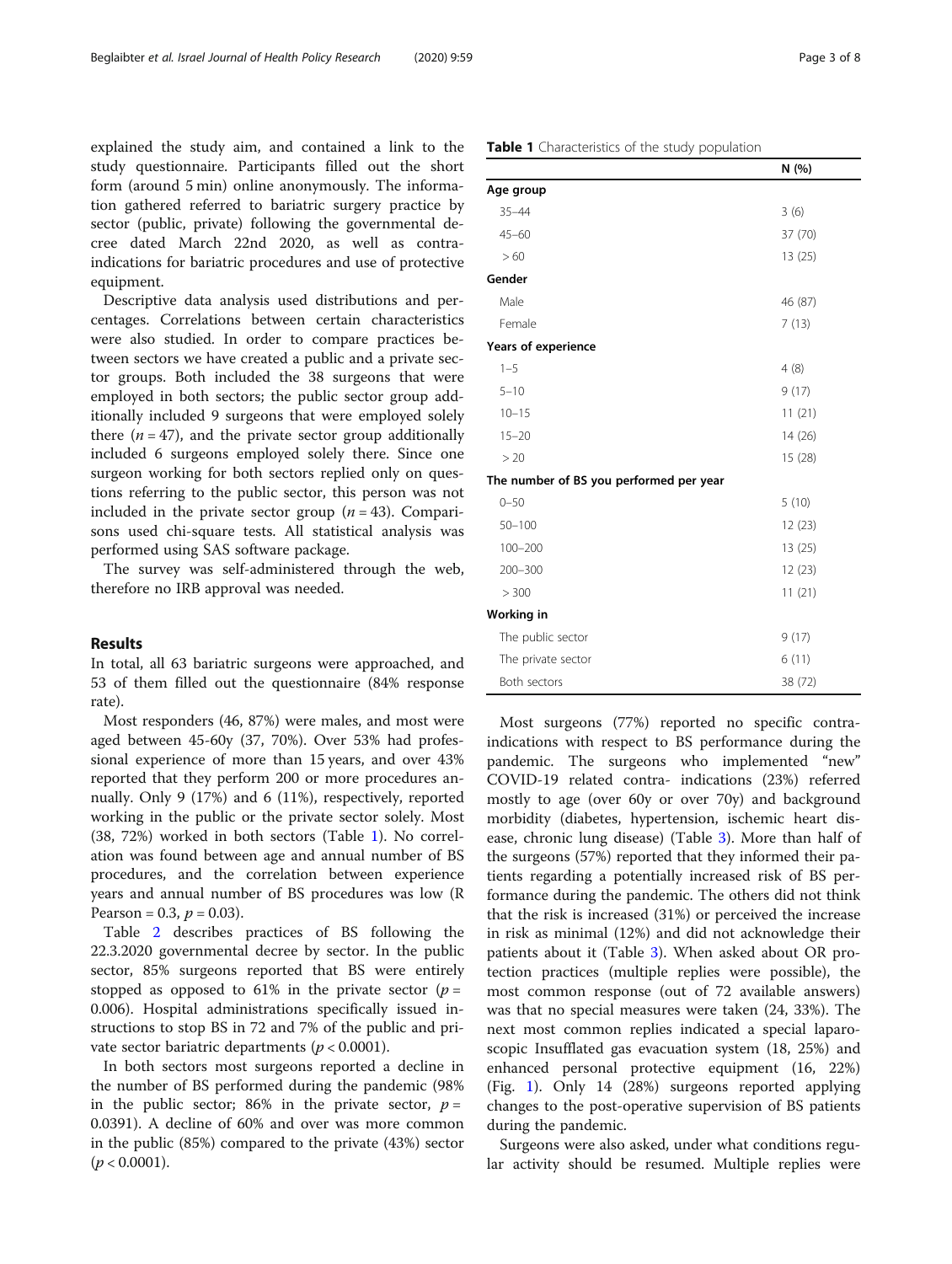|           | <b>Public sector</b><br>$N = 47(%)$             | Private sector<br>$N = 43$ (%)                               | P-value<br>(Chi square test)                                     |
|-----------|-------------------------------------------------|--------------------------------------------------------------|------------------------------------------------------------------|
|           | Stopped performing BS following the decree      |                                                              |                                                                  |
| Yes       | 40 (85)                                         | 26(61)                                                       | 0.006                                                            |
| <b>No</b> | 7(15)                                           | 17 (39)                                                      |                                                                  |
|           |                                                 | Hospital management issued specific instructions to stop BS? |                                                                  |
| Yes       | 34 (74)                                         | 3(8)                                                         | < 0.0001                                                         |
| <b>No</b> | 12 (26)                                         | 36 (92)                                                      |                                                                  |
|           |                                                 |                                                              | Hospital management issued specific instructions to continue BS? |
| Yes       | 3(6)                                            | 6(14)                                                        | 0.2299                                                           |
| No        | 43 (94)                                         | 36 (86)                                                      |                                                                  |
|           |                                                 |                                                              | Hospital management issued no specific instructions regarding BS |
| Yes       | 16(35)                                          | 28(74)                                                       | 0.0003                                                           |
| <b>No</b> | 30 (65)                                         | 11(26)                                                       |                                                                  |
|           | BS trends in hospitals continuing to perform BS |                                                              |                                                                  |
|           |                                                 | Had the number of BS procedures declined?                    |                                                                  |
| Yes       | 45 (98)                                         | 37 (86)                                                      | 0.0391                                                           |
| No.       | 1(2)                                            | 6(14)                                                        |                                                                  |
|           | If yes, by what rate $(\%)$ ?                   |                                                              |                                                                  |
| $0 - 10$  |                                                 |                                                              | $< 0.0001^{\circ}$                                               |
| $10 - 20$ |                                                 | 1(3)                                                         |                                                                  |
| 20-40     | 3(7)                                            | 8(22)                                                        |                                                                  |
| $40 - 60$ | 4(9)                                            | 12(32)                                                       |                                                                  |
| 60-70     | 10(23)                                          | 2(5)                                                         |                                                                  |
| > 70      | 29 (63)                                         | 14 (38)                                                      |                                                                  |

<span id="page-3-0"></span>Table 2 Bariatric surgery (BS) practice following the Governmental decree (22 March 2020) by sector

 $^{\text{a}}$  Comparing decline rate of 60% or more versus decline rate lower than 60%

allowed and 66 were received in total. The most frequent answer was (26, 39%%) t that no special conditions were needed. The next most frequent answer (18, 27%) was that operations should only be carried out on patients that are PCR-negative. Operating only on patients that are IgG-positive to COVID-19, was the next frequent reply (10. 15%). The options of resuming elective BS only upon the end of the pandemic (6, 9%) or having only IgG positive OR staff operate (6, 9%) were less frequent (Fig. [2\)](#page-4-0). Interestingly, two surgeons reported on two patients that were diagnosed with COVID-19 following BS. Because of the anonymous nature of this survey, we could not track down those patients or the surgeons who operated on them.

# **Discussion**

The COVID-19 pandemic posed many challenges regarding elective BS. It was well known from previous viral epidemics that obesity by itself is a risk factor for higher contagion rate, more severe clinical course and even reduced efficacy of vaccination [\[5](#page-6-0), [6](#page-6-0), [10\]](#page-6-0). At the

|                                                                   | All sample, N (%) |  |  |
|-------------------------------------------------------------------|-------------------|--|--|
| Were there specific BS contraindications?                         |                   |  |  |
| Yes                                                               | 12(23)            |  |  |
| No                                                                | 41 (77)           |  |  |
| If yes, did these contraindications refer to $\sigma$             |                   |  |  |
| Patients aged $>60$ years                                         | 7(18)             |  |  |
| Patients aged $>$ 70 years                                        | 4(10)             |  |  |
| Patients with diabetes                                            | 5(13)             |  |  |
| Patients with hypertension                                        | 3(8)              |  |  |
| Patients with lung disease                                        | 8(21)             |  |  |
| Patients with Ischemic heart disease                              | 5(13)             |  |  |
| Patients from highly infected area                                | 7(18)             |  |  |
| Did you inform your BS patients about potentially increased risk? |                   |  |  |
| Yes                                                               | 28 (57)           |  |  |
| No, I don't think that the risk is increased                      | 15(31)            |  |  |
| No, the increase in risk is minimal                               | 6(12)             |  |  |
| <sup>a</sup> more than one option could be selected               |                   |  |  |
|                                                                   |                   |  |  |

Table 3 Contra-indications and practices regarding BS during

the pandemic

beginning of the pandemic, data concerning COVID-19 and obesity was not available yet. Two early report one from China (191 patients) and one from Italy (1591 patients) failed even mentioning obesity as a risk factor [[11,](#page-6-0) [12\]](#page-6-0). As data started to accumulate it became clear that obesity is a significant risk factor for being infected by COVID-19 and for a severe clinical course once infected [\[7](#page-6-0)–[9](#page-6-0)].

The survey referred to the period between 22.3.2020 and 1.5.2020. Four hundred twenty three BS surgeries were performed in Israel during this period: 330 (78%) in private hospitals and 93 (22%) in public centers. In 2019, during the same calendric period, 856 bariatric surgeries were performed, 497 (58%) in a private hospitals and 359 (42%) in public hospitals. This accounts for a total reduction in elective BS of 49%. BS decrease in the private and public sectors was 32 and 73% respectively. According to our survey almost 100% of the surgeons in the public sector encountered a tremendous decline in surgical activity, 63% of them witnessed a more than 70% decline.

The "real life" practice of BS during the pandemic was a result of an interplay between three main parties, hospital administrations, the surgical community and governmental regulators (Israeli Ministry of Health). In a very simplistic way it can be said that each of those parties had different, and sometimes conflicting, interests and goals.

### Hospital administrations

In Israel the public sector hospitals are funded by governmental budget and reimbursement for procedures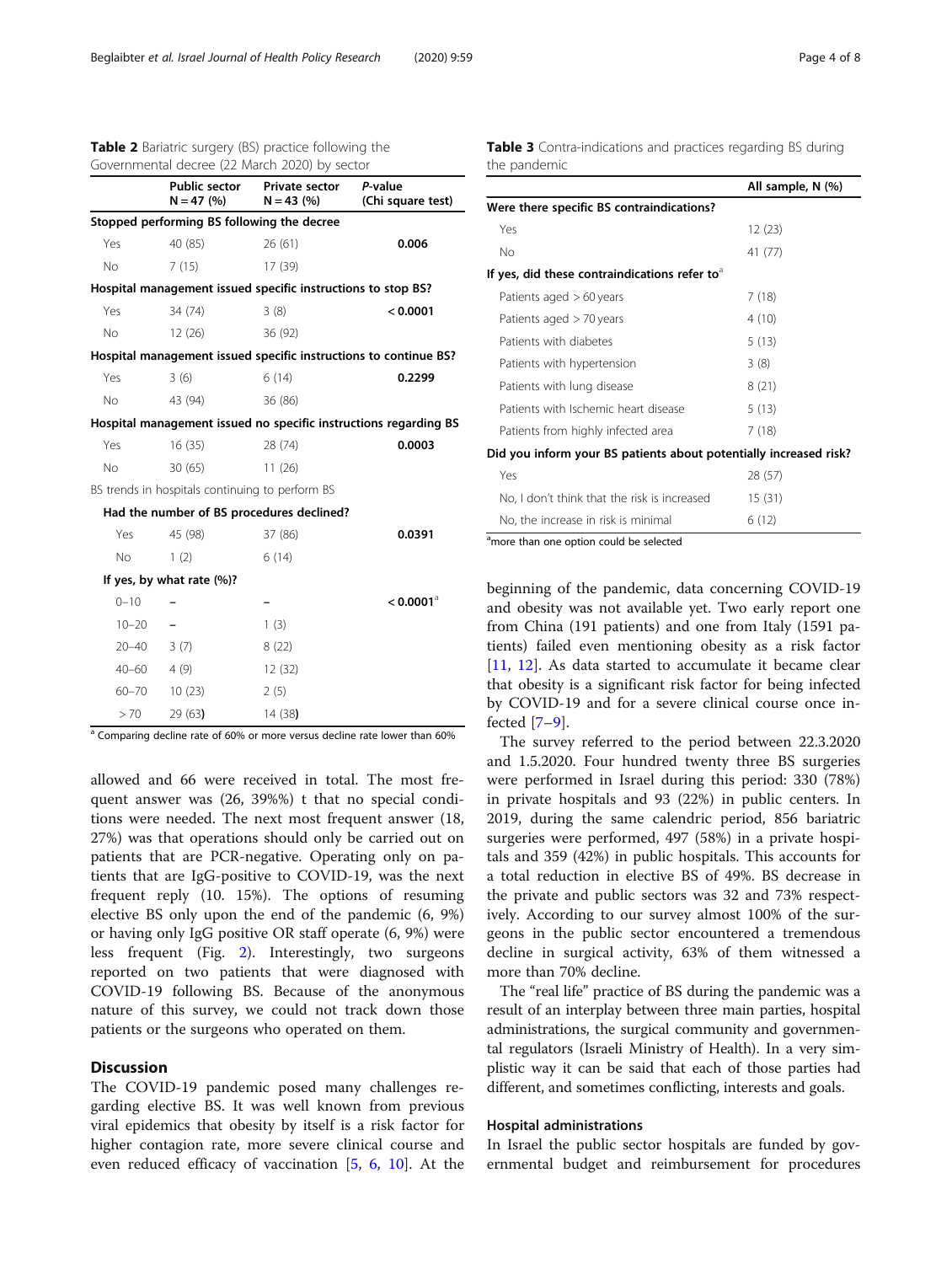<span id="page-4-0"></span>

from four public non-governmental Health Medical Organizations (HMOs). The private sector hospitals are funded solely by reimbursement from insurance companies. The interest of a public hospital is two sided. On one hand, as a potential site for COVID 19 patients, the interest is to minimize strain on hospital resources like ICU beds and medical staff, hence, cancelation of elective activity including BS. On the other hand, the economical and operational strength of the public hospitals depends heavily on monetary income from the HMOs, hence, the interest of performing at least part of the elective activity. Indeed, our survey demonstrates a clear difference in behavior between the public and the private sectors, although the biology of COVID 19 was probably the same in both sectors. While hospital administrations specifically issued instructions to stop BS in 72% in the public sector only 7% of the private sector administrations acted in the same manner ( $p < 0.0001$ ).

# Ministry of Health

As outlined in the introduction the Israeli government adopted at the first phase of the pandemic a strict policy of isolation, social distancing, and even lockdown. Obviously, the goal of the regulator regarding hospitals activity, was to mitigate the effect of the pandemic, to postpone reaching the limit of resources inside hospitals

and to avoid collapse of the public health care systems. These goals, in the acute phase of the pandemic, paid little attention to the future economic health of public hospitals. In a decree by the Ministry of Health all elective non-cancer surgeries were banned since the 22nd of March 2020, but only in public hospitals. This, and the fact that the decree was never enforced on public hospital opting continuing to perform elective bariatric surgery, may give the impression that obese patients and staff safety were not considered by themselves a reason to stop elective surgery.

# The surgical community

As early as the beginning of March 2020 some bariatric surgeons in Israel raised their concerns about performing elective BS during the acute phase of the pandemic. On the patients side, morbidly obese patients are a vulnerable group with higher incidence of severe comorbidities (diabetes, hypertension, respiratory conditions, ischemic heart disease to mention a few) than the general population. Because of strict measures of isolation, social distancing and even lockdown implemented by the government, the post-operative course once the patient is discharged to his/her community was also uncertain. Additionally, bariatric surgery with its potential early post-operative complications challenges the immune system and requires an

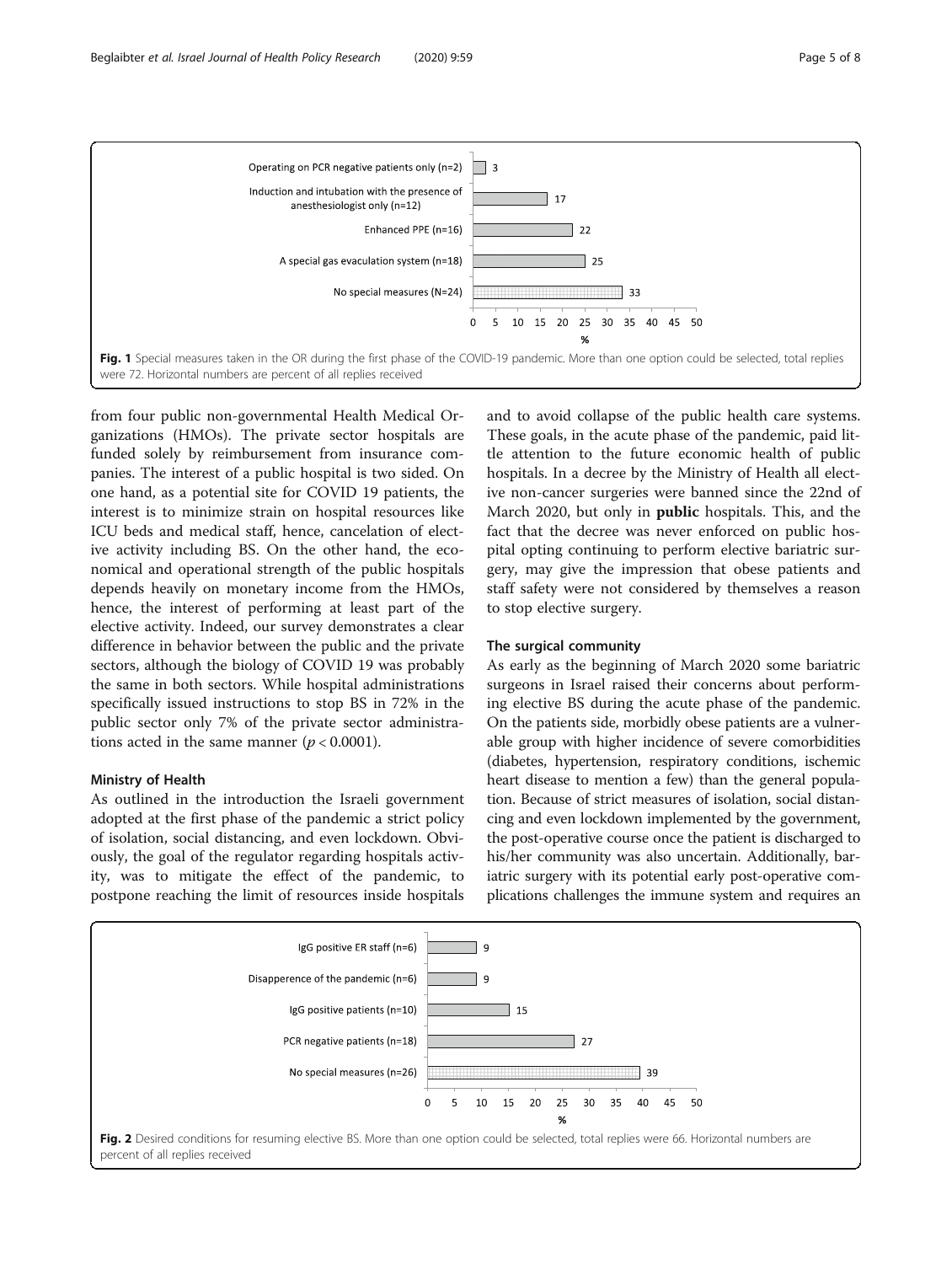appropriate response. Obesity is associated with metabolic disturbances that cause tissue stress and dysfunction. The physiological dysfunction that underlies obesity leads to fat accumulation in primary lymphoid organs (bone marrow and thymus) [[13](#page-6-0), [14\]](#page-6-0). These changes lead to alterations in the distribution of leukocyte populations, lymphocyte activity, and overall immune defenses [[13](#page-6-0), [15](#page-6-0)–[17\]](#page-6-0). Despite having increased basal levels of inflammatory leukocytes, obesity is associated with impaired immune responses and increased mortality in sepsis)  $[18]$  $[18]$ .

Thus, the gut feeling was that in certain circumstances the outcome of elective BS may be detrimental. This feeling was supported by an early report by Aminian et al. [\[19](#page-6-0)] describing an unexpected fatality in a morbidly obese patient planned to undergo RYGB. The patient developed severe respiratory distress and died a day before the scheduled operation. In a later review of the literature, Nahshon et al. [[20\]](#page-6-0) reported a 27.5% postoperative mortality rate and severe complications in patients diagnosed post-operatively as COVID 19 carriers. The authors recommended considering pre-operative testing to all elective surgeries, a practice not in use in Israel at that time. Indeed, during March 2020 the IFSO leadership, using social media platforms [\(https://www.face](https://www.facebook.co/groups/ifso.global/permalink/2628606017262717/)[book.co/groups/ifso.global/permalink/262860601726271](https://www.facebook.co/groups/ifso.global/permalink/2628606017262717/) [7/](https://www.facebook.co/groups/ifso.global/permalink/2628606017262717/)), and the American College of Surgeons [[21](#page-6-0), [22](#page-6-0)] advised against performing elective surgery at that time. The IFSO reimplemented those recommendation in a recent publication [\[23](#page-6-0)] as did Rubino et al. In a personal view article [\[24\]](#page-7-0).

On the medical staff's side, the concerns regarded the potential for exposure and transmission of the virus bilaterally. Surgery in a patient carrying the virus may increase risk of infection among caregivers team. During intubation due to the proximity of the anesthesiologist to the patient's airways droplet infection is likely to happen. In laparoscopic surgery, the abdomen is inflated by carbon dioxide which can spread to the environment. Gas evacuation through trocars and the use of various energy sources, may increase the risk for staff infection as well [[25](#page-7-0), [26\]](#page-7-0). In our survey we demonstrate that while 85% of the surgeons in the public sector stopped absolutely performing elective BS, only 61% did the same in the private sector despite all the above theoretical concerns. The majority (77%) of surgeons (in both sectors) who continued to operate during the pandemic did not apply any special "new" contra-indications to surgery, and only half of them informed their patients about increased perioperative risk. The 24% of the surgeons who adopted more strict preoperative criteria referred to age (over 60y or over 70y), background morbidity (diabetes, hypertension, ischemic heart disease, chronic lung disease) and whether the patient came from a highly infected geographical area.

#### Resuming elective BS

Surprisingly, when asked on future conditions needed to resume elective BS, the most popular reply was that no special measure are needed. Asking for a negative PCR COVID-19 test (27%) and a positive IgG (15%) as conditions for performing elective BS in the future were popular options as well, but lower than expected. This can be interpreted as regarding patients and staff safety by many of the responders as a minor issue when deciding when and how to resume elective BS.

Several questions remain open after this survey. Why did not all the administrators in the public sector comply with the MOH decree? Why did some surgeons (14%) continue to perform elective BS against the advice of professional associations and societies [[15](#page-6-0)–[17](#page-6-0)]? Was it right by the MOH to differentiate the regulation between sectors? Was not such a decision a major contributor to the loose way it was implemented by administrations and surgeons alike? Why did not the MOH enforce its own decree? At the time being, the answers to those questions are merely speculative. Nevertheless, our opinion is that one needs extremely specific and crystal-clear, non-ambiguous, policies that impose sanctions on the institutions and/or their staff for violation in a situation like the current pandemic. On the other hand, maybe a clear statement by the government that hospitals and/or surgeons will be compensated for elective surgery losses, would increase administrators and/or surgeons compliance. More in-depth research is needed to clarify those issues for an optimal response to the next waves of COVID-19 or other pandemics in the future.

The strength of this survey lies in its nation-wide character and the high response rate (84%) of the surgical community. Social, economic, political, and medical conditions vary greatly between countries, therefor causing, substantial differences in countries' response to the pandemic [\[27](#page-7-0)]. Pooling together data about real life practices and surgeons attitudes from many countries may overlook those differences and skew conclusions and future recommendations. We acknowledge few limitations to our survey. First, this is a web-based survey and despite a high response rate, those participating may be a selective group. Second, surgeons were not asked to the reasons of the decline in operations. It might well be that part of the decline reflects patients preferences and not surgeons' attitude to the pandemic. Third, the survey did not address directly hospital administrations so their attitudes can be only assumed from the surgeons' responses.

# Conclusion

lack of scientific information at the beginning of the pandemic, conflicting interests of the parties involved,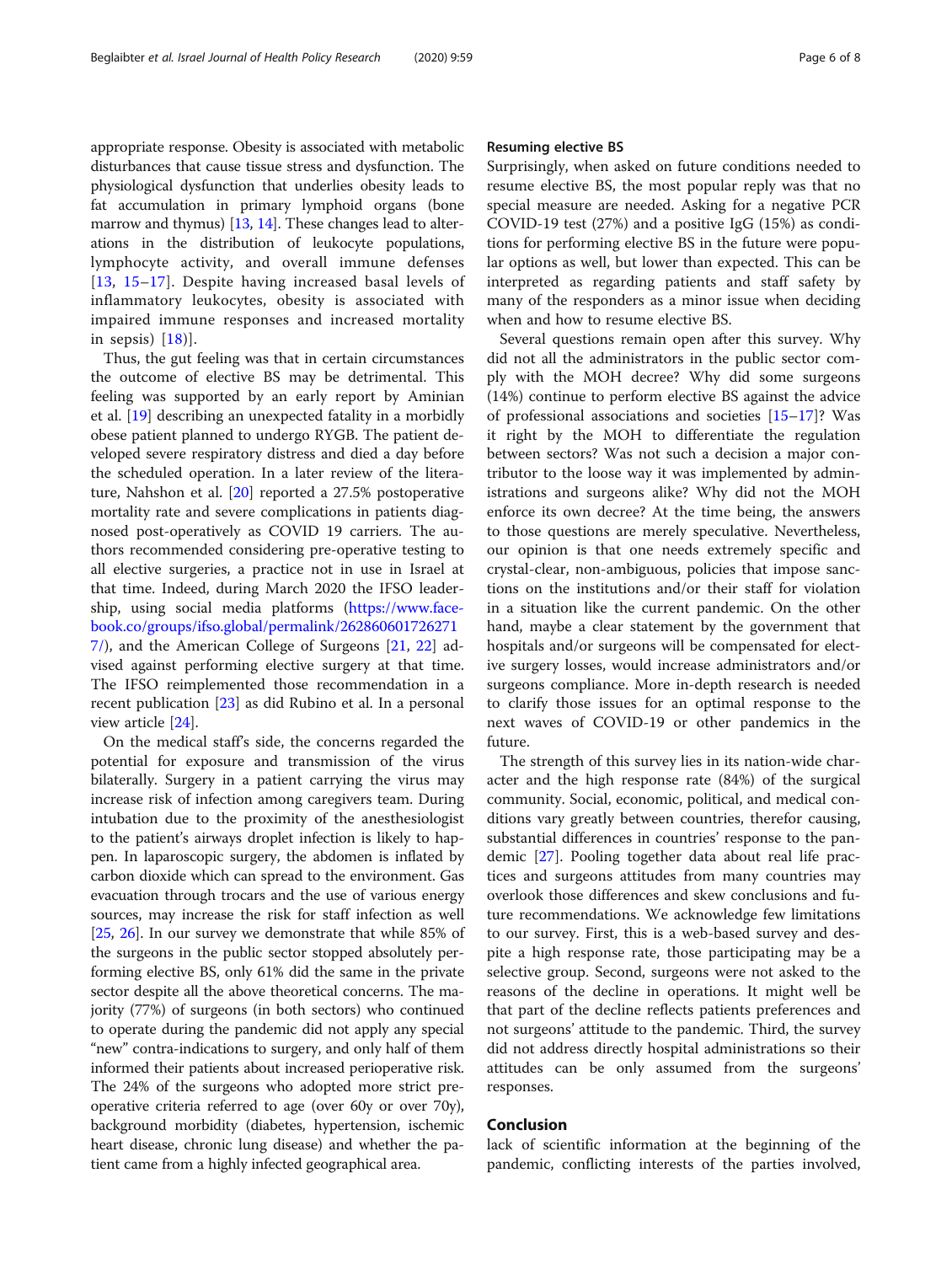<span id="page-6-0"></span>apparent lack of equality between the public and private sectors and lack of enforcement by the regulator led to very diverse practices and attitudes among bariatric surgeons in Israel. We call for a more coherent and transparent decision making process by all parties in the future. With respect to practical recommendations concerning bariatric surgery in times of COVID-19 pandemic, since obesity is considered a risk factor for infection, especially with severe clinical course, and since it is clear by now that the COVID-19 pandemic will accompany us for a while, considering that vaccinations are known to be less effective in obese patients ([[28\]](#page-7-0)), our recommendation is to continue to perform bariatric surgeries only to PCR negative patients and to place patients postoperatively in quarantine for two weeks (the period with the highest risk of postoperative complications).

#### Abbreviations

BS: Bariatric surgery; MOH: Ministry of Health; OR: Operating room; IFSO: International Federation for the Surgery of Obesity and Metabolic Disorders; BMI: Body mass index; ICU: Intensive care unit; ARDS: Acute respiratory distress syndrome; IRB: Institutional review board; PPE: Personal protective equipment; HMOs: Health Medical Organizations; RYGB: Roux-en-Y Gastric Bypass

#### Acknowledgements

We are thankful to Ms. Tamar Gilon BSc. For the great assistance in collecting the data.

#### Authors' contributions

All authors contributed to the study and to the article, reviewed the manuscript and approved the final version for publication. BN conceived the study MA, BN and LKB designed the study, conducted the literature search and drafted the manuscript; ZO analysed the data, SN coordinated and collected the data,

#### Funding

No funds were received for the execution of this study or the realization of this manuscript.

#### Availability of data and materials

All data generated or analysed during this study are included in this published article. The datasets are available from the corresponding author on reasonable request.

#### Ethics approval and consent to participate

The survey was self-administered through the web, therefore no IRB approval was needed.

#### Consent for publication

Not applicable.

#### Competing interests

All authors declare that they have no conflict of interest.

#### Author details

<sup>1</sup>Department of Surgery, Hadassah Mount Scopus Medical Center, Jerusalem, Israel. <sup>2</sup>Israel Center for Disease Control, Ministry of Health, Jerusalem, Israel.<br><sup>3</sup>School of Public Hoalth, University of Haifa, Haifa, Israel, <sup>4</sup>Department of School of Public Health, University of Haifa, Haifa, Israel. <sup>4</sup>Department of Surgery, Haemek medical center, Afulah, Israel. <sup>5</sup>Department of Surgery, Rambam Medical Center, P.O. Box 9602, 31096 Haifa, Israel.

Received: 20 August 2020 Accepted: 26 October 2020 Published online: 30 October 2020

#### References

- 1. Israel Center for Disease Control (ICDC), Ministry of Health. Rav-Mabat Adults. Second national health and nutrition survey ages 18-64. 2014-2016. Publication # 383, February 2019. Ministry of Health [Hebrew].
- 2. Israel Center for Disease Control (ICDC), Ministry of Health. Rav-Mabat Zahav. Second national health and nutrition survey ages 65 and over. 2014- 2015. Publication # 382, February 2019. Ministry of Health [Hebrew].
- 3. 4th IFSO global registry report 2018 [https://www.ifso.com/pdf/4th-ifso](https://www.ifso.com/pdf/4th-ifso-global-registry-report-last-2018.pdf)[global-registry-report-last-2018.pdf.](https://www.ifso.com/pdf/4th-ifso-global-registry-report-last-2018.pdf)
- 4. 5th IFSO global registry report 2019 [https://www.ifso.com/pdf/5th-ifso](https://www.ifso.com/pdf/5th-ifso-global-registry-report-september-2019.pdf)[global-registry-report-september-2019.pdf.](https://www.ifso.com/pdf/5th-ifso-global-registry-report-september-2019.pdf)
- 5. Honce R, Schultz-Cherry S. Impact of obesity on influenza a virus pathogenesis, immune response, and evolution. Front Immunol. 2019;10:1071.
- 6. Van Kerkhove MD, et al. Risk factors for severe outcomes following 2009 influenza a (H1N1) infection: a global pooled analysis. PLoS Med. 2011;8(7): e1001053. <https://doi.org/10.1371/journal.pmed.1001053> Epub 2011 Jul 5.
- 7. Kass DA, Dugal P, Cingolani O. Obesity could shift severe COVID 19 disease to younger ages. Lancet. 2020;395:1544–5.
- 8. Jennifer Lighter et al. Obesity in patients younger than 60 years is a risk factor for Covid-19 hospital admission. Clin Infect Dis, [https://doi.org/10.](https://doi.org/10.1093/cid/ciaa415) [1093/cid/ciaa415](https://doi.org/10.1093/cid/ciaa415) Published: 09 April 2020.
- 9. Simonnet A et al. High prevalence of obesity in severe acute respiratory syndrome coronavirus-2 (SARS-CoV-2) requiring invasive mechanical ventilation. Obesity, First published 09 April 2020, [https://doi.org/10.1002/](https://doi.org/10.1002/oby.22831) [oby.22831.](https://doi.org/10.1002/oby.22831)
- 10. Neidich SD, Green WD, Rebeles J, et al. Increased risk of influenza among vaccinated adults who are obese. Int J Obes. 2017;41:1324–30.
- 11. Zhou F, Yu T, Du R, et al. Clinical course and risk factors for mortality of adult inpatients with COVID-19 in Wuhan, China: a retrospective cohort study. Lancet. 2020;395:1054–62.
- 12. Grasselli G, Zangrillo A, Zanella A, et al. Baseline characteristics and outcomes of 1591 patients infected with SARS-CoV-2 admitted to ICUs of the Lombardy Region, Italy. JAMA. 2020; published online April 6. [https://doi.org/10.1001/jama.2020.5394.](https://doi.org/10.1001/jama.2020.5394)
- 13. Guilherme A, Virbasius JV, Puri V, Czech MP. Adipocyte dysfunctions linking obesity to insulin resistance and type 2 diabetes. Nat Rev Mol Cell Biol. 2008;9:367–77.
- 14. Kanneganti TD, Dixit VD. Immunological complications of obesity. Nat Immunol. 2012;13:707–12.
- 15. Yang H, Youm YH, Vandanmagsar B, Rood J, Kumar KG, Butler AA, Dixit VD. Obesity accelerates thymic aging. Blood. 2009;114:3803–12.
- 16. Strissel KJ, DeFuria J, Shaul ME, Bennett G, Greenberg AS, Obin MS. T-cell recruitment and Th1 polarization in adipose tissue during diet-induced obesity in C57BL/6 mice. Obesity (Silver Spring). 2010;18:1918–25.
- 17. Yang H, Youm YH, Dixit VD. Inhibition of thymic adipogenesis by caloric restriction is coupled with reduction in age-related thymic involution. J Immunol. 2009;183:3040–52.
- 18. Strandberg L, Verdrengh M, Enge M, Andersson N, Amu S, Onnheim K, Benrick A, Brisslert M, Bylund J, Bokarewa M, et al. Mice chronically fed highfat diet have increased mortality and disturbed immune response in sepsis. PLoS One. 2009;4:e7605.
- 19. Aminian A , Safari S, Razeghian-Jahromi A, Ghorbani M, Delaney C. COVID-19 Outbreak and Surgical Practice: Unexpected Fatality in Perioperative Period. Ann Surg. 2020;272(1):e27–9. [https://doi.org/10.1097/SLA.](https://doi.org/10.1097/SLA.0000000000003925) [0000000000003925](https://doi.org/10.1097/SLA.0000000000003925).
- 20. Nahshon C, et al. Hazardous postoperative outcomes of unexpected COVID-19 infected patients: a call for global consideration of sampling all asymptomatic patients before surgical treatment. World J Surg. 2020;16:1–5. [https://doi.org/10.1007/s00268-020-05575-2.](https://doi.org/10.1007/s00268-020-05575-2)
- 21. American College of Surgeons. COVID 19: Elective case triage guidelines for surgical care. 2020; [https://bit.ly/2wW0e5g#COVID19.](https://bit.ly/2wW0e5g#COVID19)
- 22. American College of Surgeons. COVID-19 Guidelines for Triage of Metabolic and Bariatric Surgery Patients. 2020; [https://www.facs.org/covid-19/clinical](https://www.facs.org/covid-19/clinical-guidance/elective-case/metabolic-bariatric)[guidance/elective-case/metabolic-bariatric](https://www.facs.org/covid-19/clinical-guidance/elective-case/metabolic-bariatric).
- 23. Yang W, Wang C, Shikora S, Kow L. Recommendations for metabolic and bariatric surgery during the COVID-19 pandemic from IFSO. Obes Surg. 2020;30:2071–3.